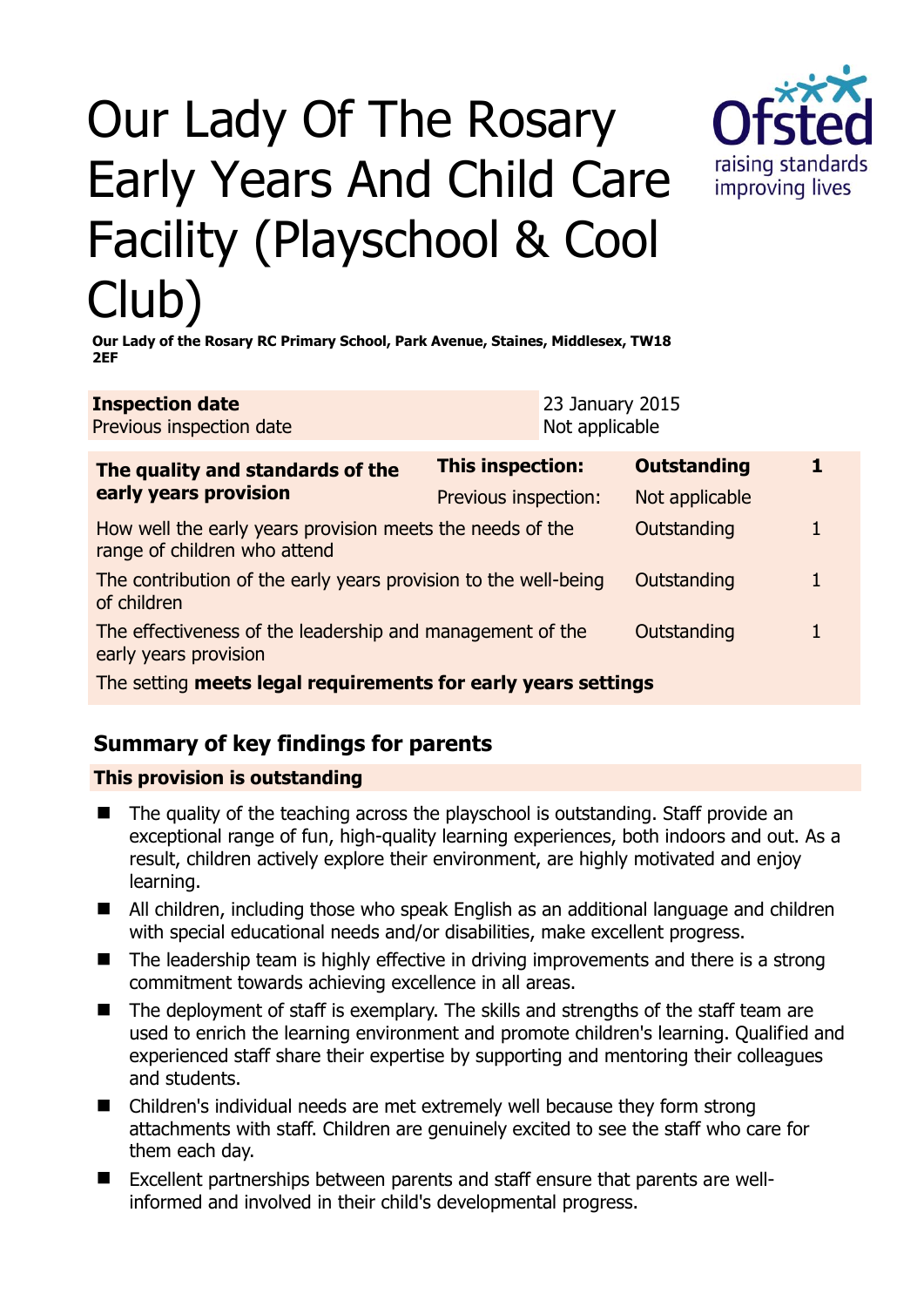■ The staff team work well together, and in partnership with other agencies as the need arises, to meet children's needs.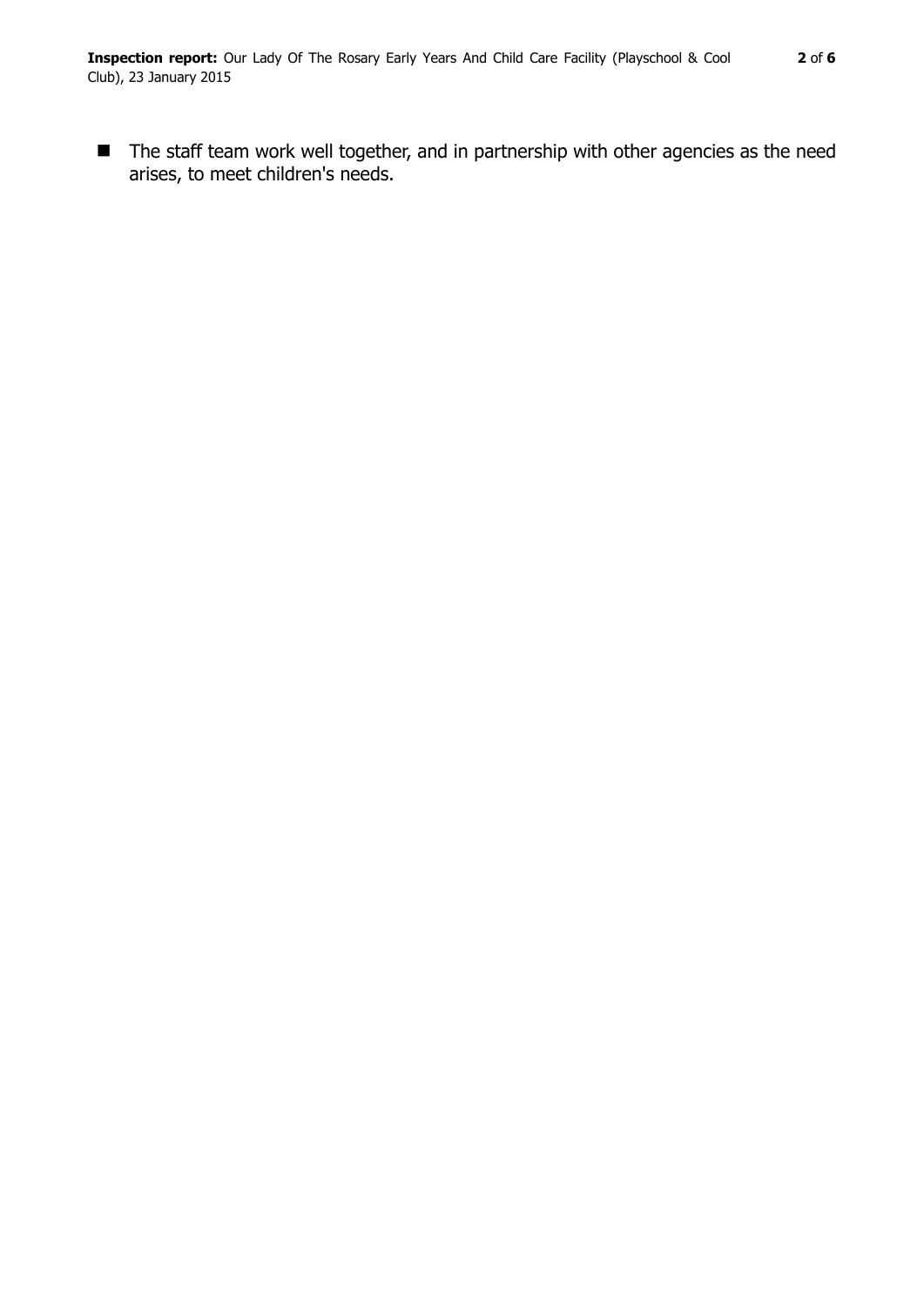# **What the setting needs to do to improve further**

### **To further improve the quality of the early years provision the provider should:**

■ explore more ways to include children's ideas in planning and developing the play and learning environment.

## **Inspection activities**

- $\blacksquare$  The inspector observed the quality of the teaching and the impact this has on the children's learning and development.
- The inspector completed a joint observation with the manager.
- The inspector held a meeting with the manager and looked at relevant documentation, such as the self-evaluation and evidence of the suitability of the staff team.
- The inspector spoke to a small selection of parents during the inspection and took account of their views.

### **Inspector**

Claire Meyer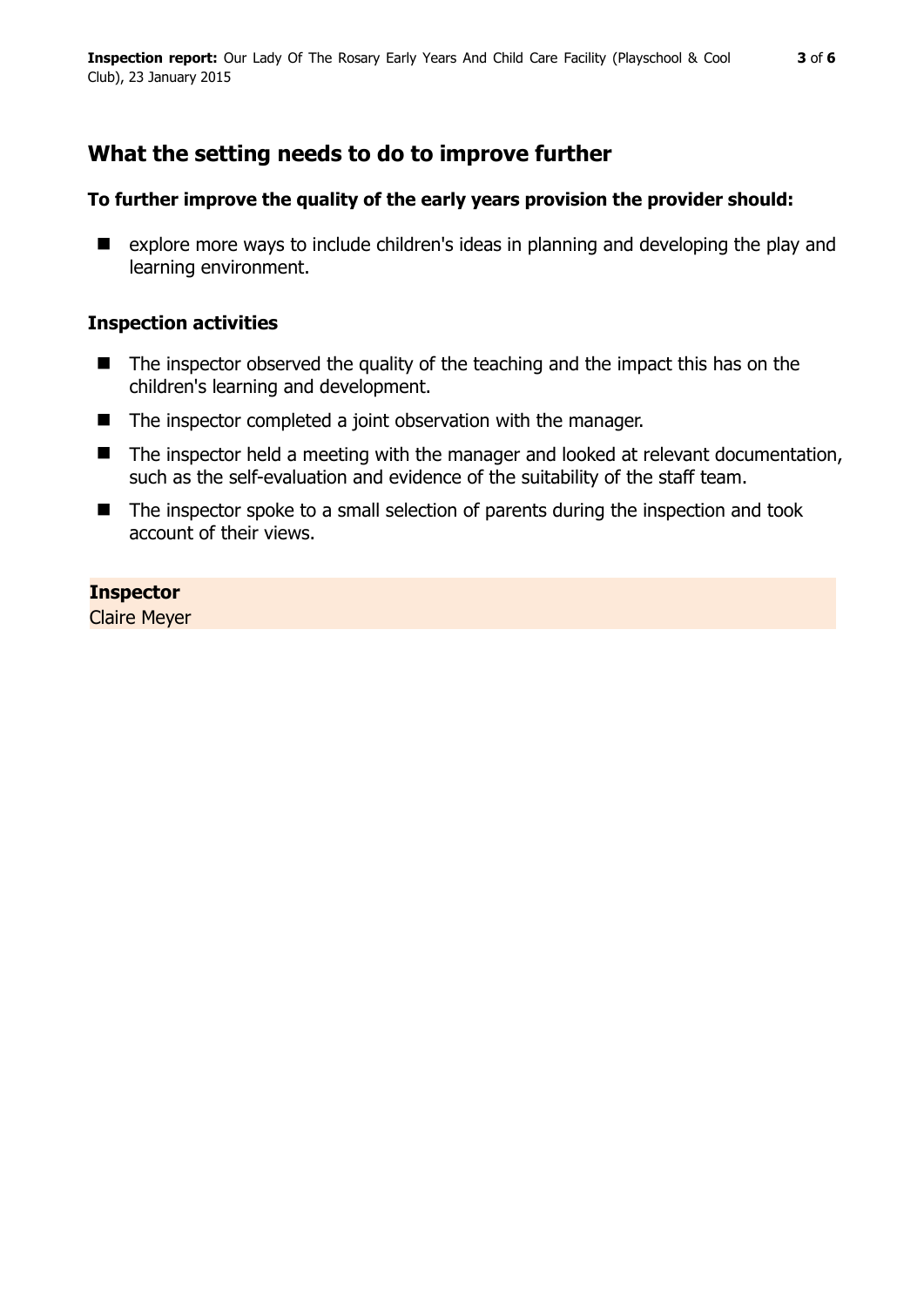## **Inspection findings**

#### **How well the early years provision meets the needs of the range of children who attend. This is outstanding**

Staff use their strong knowledge of how children learn, and their expertise in teaching, to provide an outstanding range of learning and development opportunities. Children initiate many activities themselves, which are skilfully supported by staff. Children's interest in the families' table led them to discussions about where people come from and they explored a revolving globe. Staff reminded them of parents who visited recently and challenged them to remember where they came from and what language they spoke. They then helped children look for the country on the globe. Children benefit from prolonged periods of uninterrupted play in which to explore and experiment with the resources surrounding them. This ensures they remain engaged and focused. They develop essential skills for future learning, asking questions and solving problems, which prepares them well for moving on to school. All staff work in partnership with parents and other professionals to support and promote each child's individual learning needs. Through this shared approach, children progress well. Staff carry out precise planning and assessments which are sharply focused children's specific needs. Although these are frequently shared with all staff and parents to ensure every child makes excellent progress, staff do not fully incorporate children's ideas into the planning process.

#### **The contribution of the early years provision to the well-being of children is outstanding**

There are exceptional arrangements to care for children and support their well-being. New children settle quickly as staff support them extremely well, allowing them to explore and interact at their own pace. Staffing arrangements are consistent so children are very comfortable and familiar with the staff, and rapidly seek them out for cuddles and reassurance. This supports children's emotional security and self-esteem well. Staff are excellent role models and play alongside the children, helping them to understand turn taking and sharing ideas. This helps children to form strong relationships with their friends and to quickly understand what behaviours are suitable. The management team has an excellent understanding of their responsibilities to safeguard children. They ensure all staff are suitable and have an excellent working knowledge of the safeguarding procedures.

#### **The effectiveness of the leadership and management of the early years provision is outstanding**

The management team has a shared commitment towards delivering exceptional standards and has an excellent understanding of the Early Years Foundation Stage requirements. There are highly effective arrangements for recruitment, supervision and checking staff performance, which help ensure consistency of practice. Staff development opportunities are quickly recognised and targeted through training and support. There are robust systems for monitoring the progress of each child and groups of children. Staff use incisive self-evaluation to accurately identify how the playschool can improve further.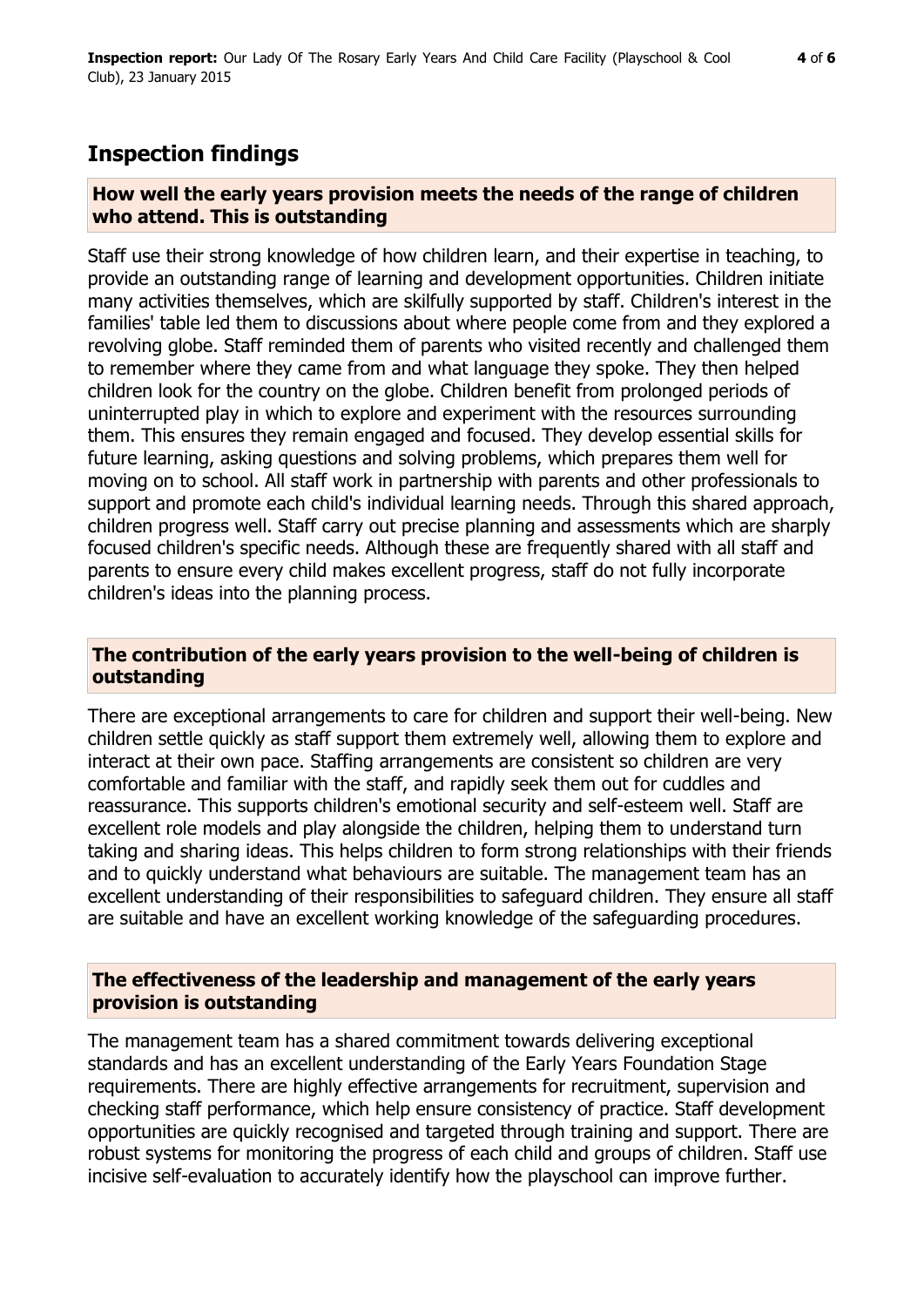## **Setting details**

| Unique reference number       | 119999                                                     |
|-------------------------------|------------------------------------------------------------|
| <b>Local authority</b>        | Surrey                                                     |
| <b>Inspection number</b>      | 836064                                                     |
| <b>Type of provision</b>      | Sessional provision                                        |
| <b>Registration category</b>  | Childcare - Non-Domestic                                   |
| Age range of children         | $2 - 5$                                                    |
| <b>Total number of places</b> | 32                                                         |
| Number of children on roll    | 50                                                         |
| <b>Name of provider</b>       | Our Lady of the Rosary RC Primary School<br>Governing Body |
| Date of previous inspection   | Not applicable                                             |
| <b>Telephone number</b>       | 01784 460506                                               |

Our Lady of the Rosary Playschool has been registered since 1996 on the Early Years Register. It is situated in purpose-built premises on the site of Our Lady of the Rosary School. It operates from 8:30am to 3pm Monday to Friday, during school term time. It is in receipt of funding for early education for children aged three and four. There are eight staff; of these four have qualifications at level 3 and the manager also has Qualified Teacher Status.

This inspection was carried out by Ofsted under sections 49 and 50 of the Childcare Act 2006 on the quality and standards of provision that is registered on the Early Years Register. The registered person must ensure that this provision complies with the statutory framework for children's learning, development and care, known as the Early Years Foundation Stage.

Any complaints about the inspection or the report should be made following the procedures set out in the guidance 'Complaints procedure: raising concerns and making complaints about Ofsted', which is available from Ofsted's website: www.gov.uk/government/organisations/ofsted. If you would like Ofsted to send you a copy of the guidance, please telephone 0300 123 4234, or email enquiries@ofsted.gov.uk.